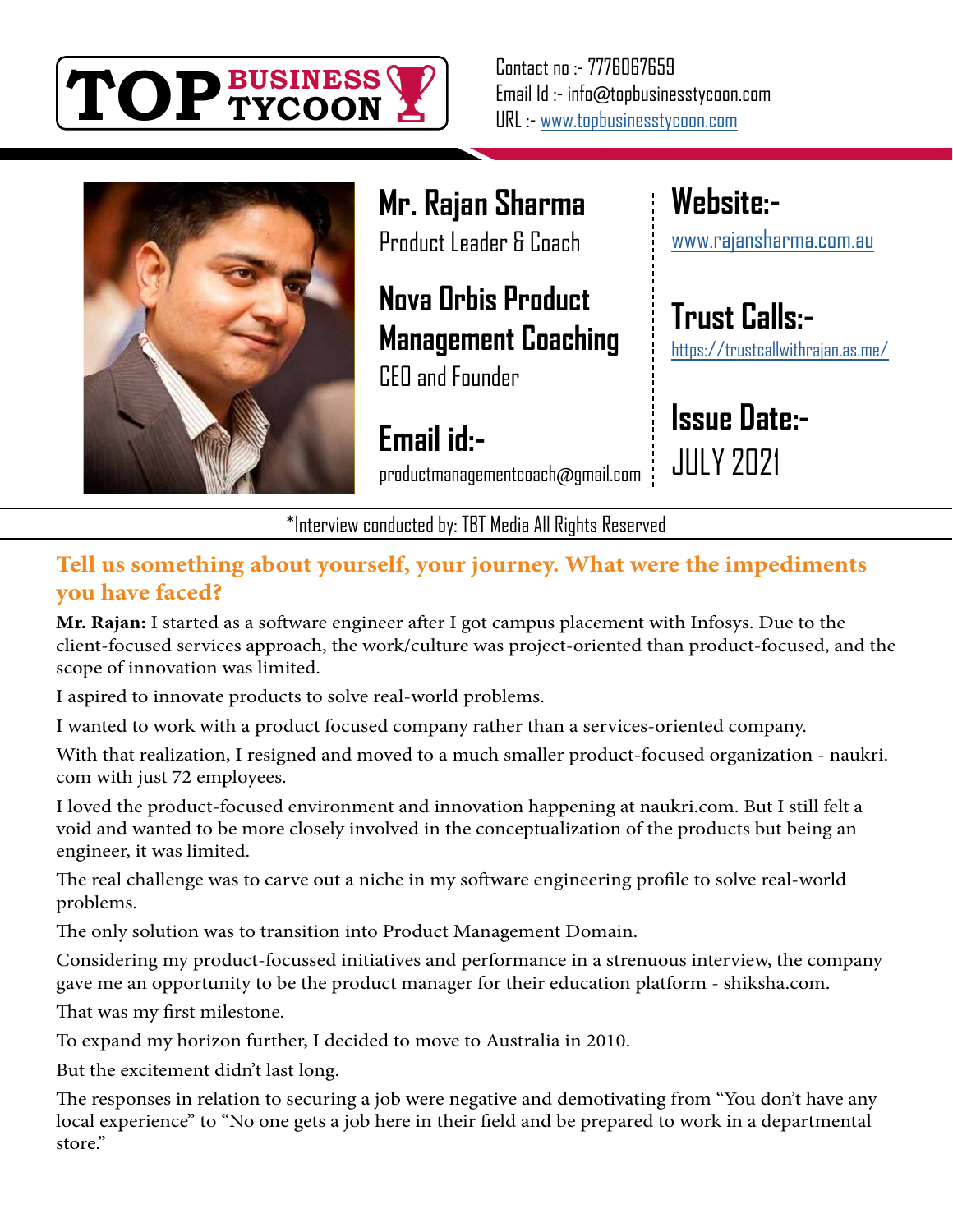# **Mr. Rajan Sharma**

I took those responses as a challenge. Despite the resistance, I got 3 jobs in 16 days and I joined Hotfrog - an online business directory in more than 38 countries as a product manager.

In just 3 years I became the Product Director managing a team of product managers.

In 2016, due to major divestment in Cirrus Media, I had to wind down my team and finally I was also made redundant. After the redundancy, I got involved in my own PropTech startup and also joined an InsurTech start-up as a Head of Product. After 2 years, I joined OneSaas as a Head of Product.

My challenges were still not over.

Due to some unexpected commercial impacts, I was made redundant again in Nov 2019 along with few other team members.

That highly unexpected redundancy really shook me up.

I promised myself that I will create so much abundance and avenues that it will remove the dependency on a job.

I started exploring new avenues with a razor focus on my goal and doubling down on execution.

As a part of exploring multiple businesses/avenues. I joined the Antler Australia 2020 cohort. Antler is a global startup generator and early-stage VC.

Our idea to disrupt the immigration industry was in the top 8 tracked start-ups in the Antler cohort and was selected in the pre-IC round to be pitched to the Investment Committee for seed funding. Due to Covid's impact on immigration, we could not secure the funding.

After that, I did contracting/consulting for the Australian Doctor Group helping them pivot to a new business model.

However, the one which is closest to my heart is Coaching as it helps me impact lives!

#### **What incident had most influenced your career choice?**

**Mr. Rajan:** After becoming a Product Director in 2013, I got a chance to mentor product managers, transitioning from various domains like engineering, marketing and even journalism with no previous prior product experience and they needed guidance!

While mentoring them, I got a different level of fulfillment and I started mentoring product managers externally as well.

#### **How do you manage working into different sectors?**

**Mr. Rajan:** When you focus on the core and have the right Product Mindset it organically aligns with all the domains/sectors. In my 15 years of experience, I have worked in multiple sectors – From Healthcare to IT Services sectors.

I have managed working in different sectors by having the right Product Mindset, sticking to the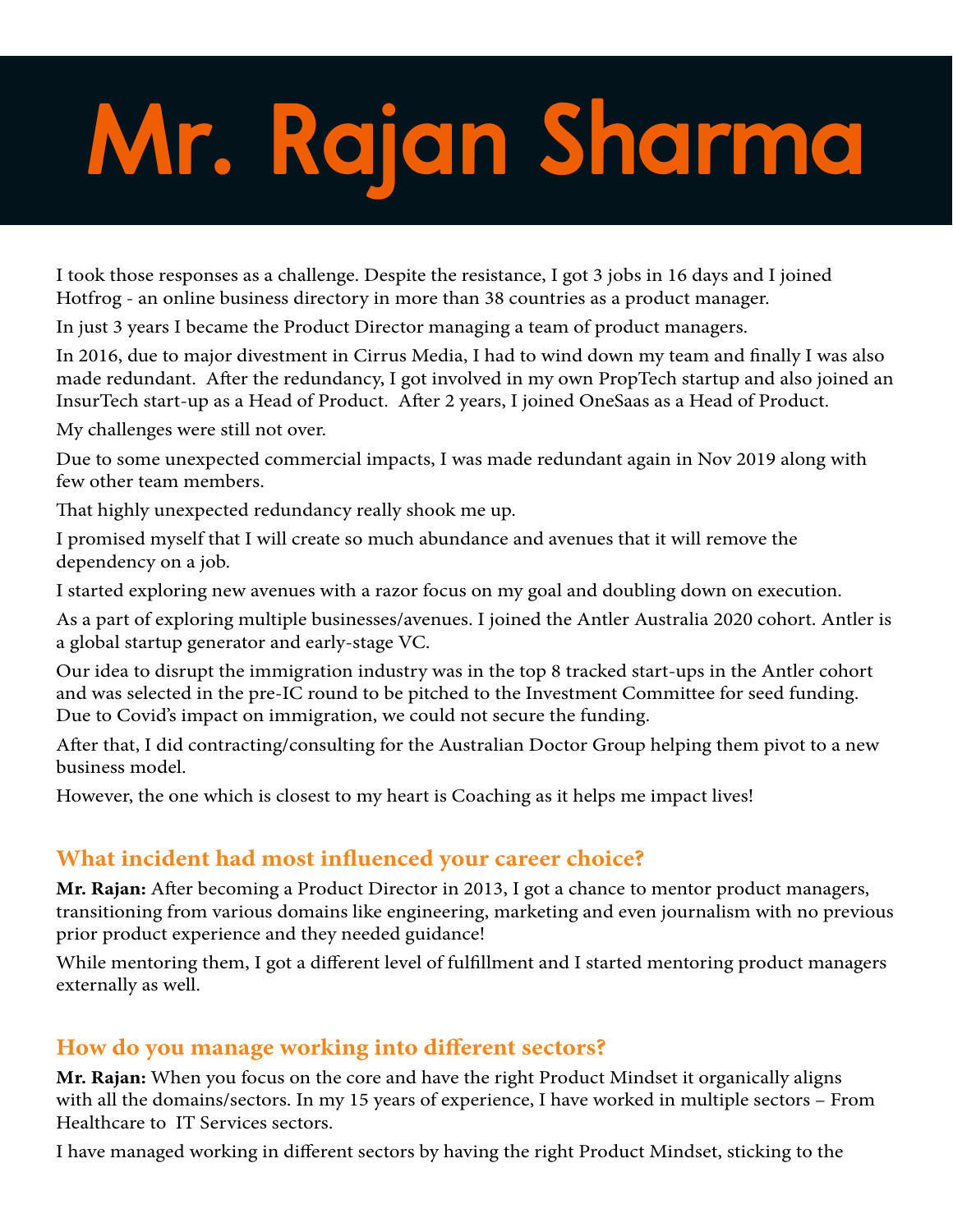#### **What qualities do you possess that, in your belief, makes you a good product management coach?**

**Mr. Rajan:** I believe the qualities I possess (validated by my mentees) which makes me a good product management coach are empathy, patience and approach of empowerment and contribution, which helps me understand and relate to the situations they are going through.

#### **How do you keep up with the latest technology advances?**

**Mr. Rajan:** I am a tech enthusiast and I keep up with the latest technology advances by a lot of reading!! – Latest News, blogs, Magazines, Newsletters etc.

#### **What career accomplishment makes you most proud?**

**Mr. Rajan:** My promotion to Product Director is one career accomplishment which really makes me proud.

#### **How would you guide someone who felt constrained by their family's wishes?**

**Mr. Rajan:** I would advise them to find their purpose and passion first. I sincerely believe when your work is aligned with your purpose in life, you don't have to push yourselves to work towards it

#### **What is the biggest obstacle you have overcome in your own life?**

**Mr. Rajan:** The biggest obstacle that I faced very early on in my journey, even before I started my professional career was when I got stuck in an engineering college that had no future prospects. After preparing for engineering entrance for a year, I didn't get the desired engineering college.

After a protracted period of preparation, I rewote the exam and got into a good engineering college that provided me a head start in my career as I got a campus placement in Infosys.

#### **How would you assist an established individual wishing to switch professions?**

**Mr. Rajan:** I assist established professionals by focussing on 3 verticals.

- 1. Mindset Transformation
- 2. Upskilling
- 3. Transition

#### **Tell me about a difficult work situation and how you overcame it?**

**Mr. Rajan:** The most difficult work situation I faced was right after I was promoted to Product and Technology Director in Cirrus Media.

When I was brought in to manage a team of 23 direct and indirect reports, my responsibilities were to analyse the way products were conceptualized, managed and developed, to organize the team and to improve communication to the internal/external stakeholders.

Organizing the team to work on process improvements and work as a team was a huge challenge